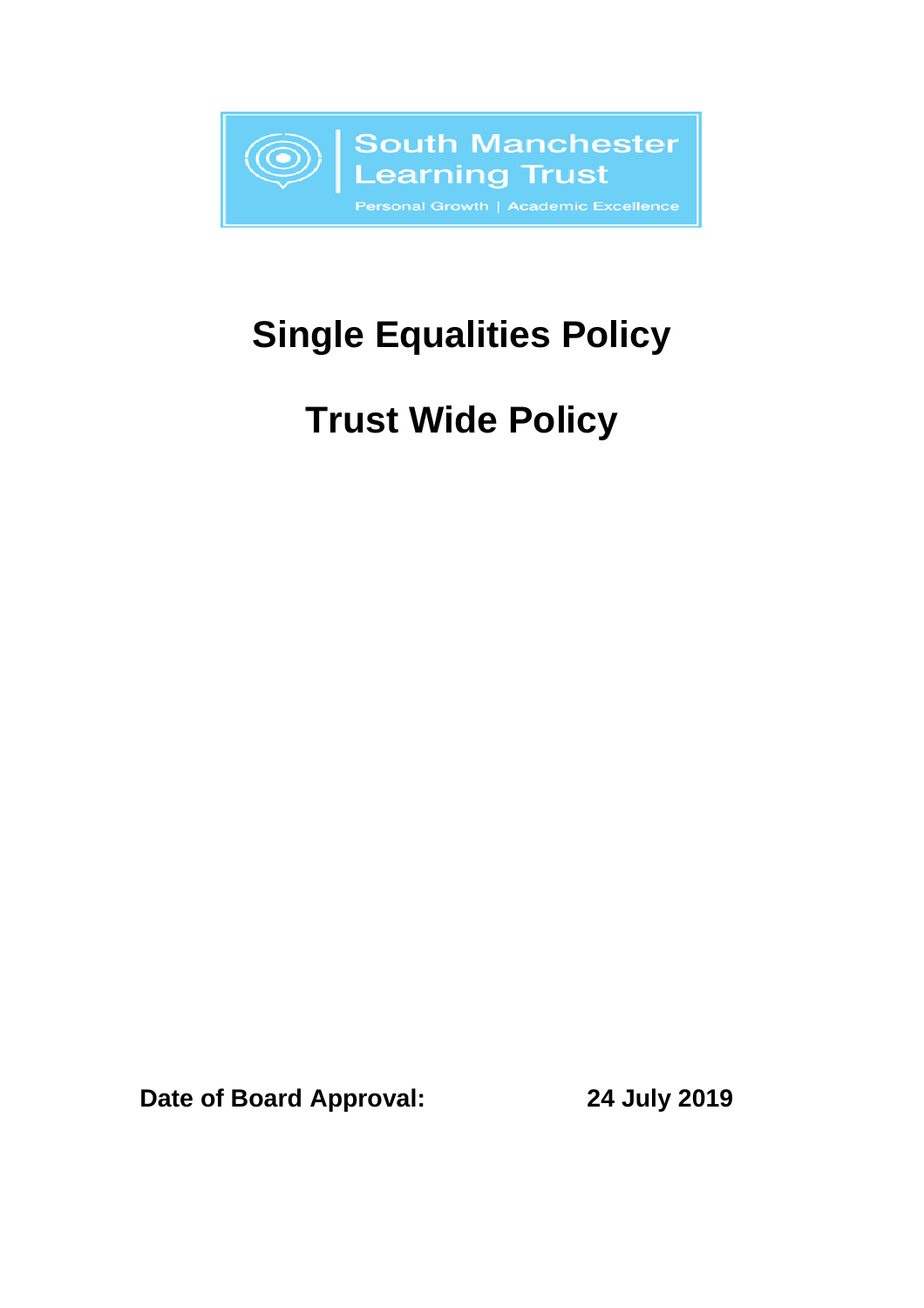The vision of South Manchester Learning Trust is to create a world class education to enable every young person to reach their full potential, both in terms of academic excellence and personal growth.

Schools within South Manchester Learning Trust (SMLT) are welcoming schools where everyone is valued highly and where tolerance, honesty, cooperation and mutual respect for others are fostered. We are committed to the development of the whole person within a supportive, secure and creative environment. A broad, balanced and appropriate curriculum provides equal opportunity for all pupils to maximise their potential regardless of age, gender, gender re-assignment, sexual orientation, race, colour, religion or belief, pregnancy and maternity or disability. We endeavour to promote positive relationships with parents, carers, governors and members of the wider community.

At SMLT we and aim to promote equality, tackle any form of discrimination and actively promote harmonious relations in all areas of school life. We seek to remove any barriers to access, participation, progression, attainment and achievement. We take seriously our contribution towards community cohesion.

This single policy replaces separate policies on race, disability and gender to eliminate discrimination, advance equality of opportunity and foster good relations. It details South Manchester Learning Trusts (SMLT) policy on the day-to-day practices and interactions with the whole school community.

# **Purpose**

The over-arching purpose of this Policy is to:

- Adopt a proactive approach to equality.
- Set out the Trust's aims to promote equality of opportunity and comply with the Equality Act 2010 and the Public Sector Equality Duty (PSED).
- Take positive and proactive steps to identify areas of potential inequality before they have the chance to make an impact.
- Make changes to ensure that any areas of potential inequality are eliminated.

#### **Equality Act 2010**

The Equality Act 2010 has a single equality duty of positively combating inequality. The Act imposes equality duties in respect of equality strands (referred to as protected characteristics), they are:

- Age
- Disability
- Gender Re-assignment
- Marriage and Civil Partnerships
- Pregnancy and Maternity
- Race
- Religion or Belief
- Sex
- Sexual Orientation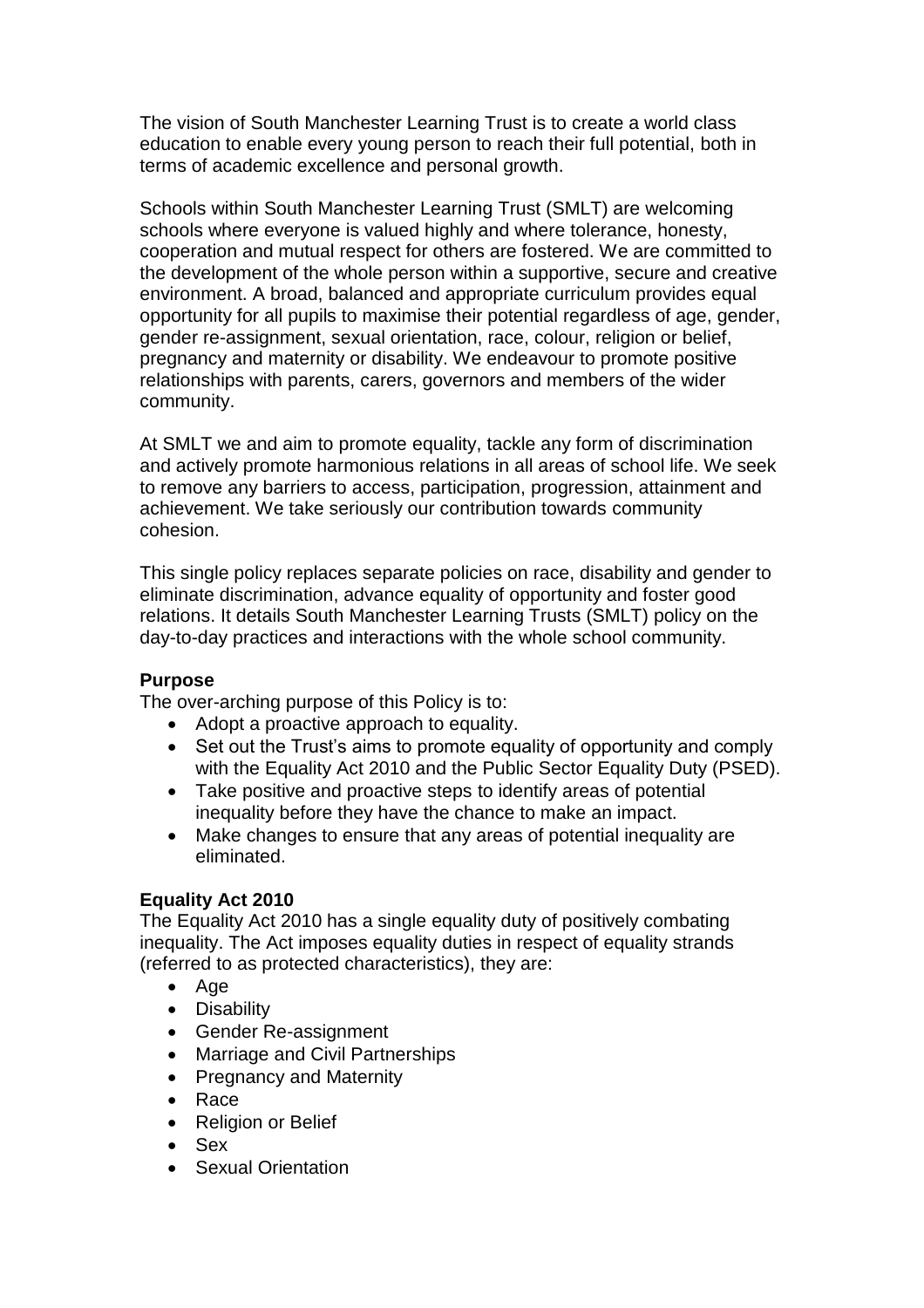# **Public Sector Equality Duty (PSED)**

The General Public Sector Duty of the Equality Act 2010 requires schools, in the exercise of their functions and decisions, to have due regard to the need to:

- Eliminate discrimination, harassment and victimisation and other conduct prohibited under the Act.
- Advance equality of opportunity between persons who share a relevant protected characteristic and persons who do not share it.
- Foster good relations between persons who share a relevant protected characteristic and persons who do not share it.

The specific duties of the PSED states that academies are required to:

- Publish information to demonstrate compliance with the PSED at least annually.
- Prepare and publish equality objectives at least every four years.

# **Who is the Policy for?**

The policy applies to all staff employed by the educational establishments which form part of SMLT, as well as members of the Local Governing Bodies of those establishments, Trust staff, Members and Directors and any consultants undertaking work on behalf of the Trust.

# **Roles and Responsibilities**

The Trust are responsible for:

- Ensuring every school within the Trust complies with equality-related legislation.
- Ensuring the policy and its procedures are implemented.
- Ensuring all other school policies promote equality.
- Giving due regard to the Public Sector Equality Duty when making decisions.

The Headteacher of each establishment is responsible for:

- Implementing the policy and its related procedures.
- Making all staff aware of their responsibilities and providing training as appropriate to enable them to effectively deliver this policy.
- Taking appropriate action in any case of actual or potential discrimination.
- Ensuring that all staff understand their duties regarding recruitment and providing reasonable adjustments to staff.
- Ensure that all staff and students are aware of the process for reporting and following up bullying and prejudice-related incidents.

All staff are responsible for:

- Enacting this policy, its commitments and procedures, and their responsibilities associated with this policy.
- Dealing with bullying and discriminatory incidents, and knowing how to identify and challenge prejudice and stereotyping.
- Promoting equality and good relations and not discriminating on any grounds.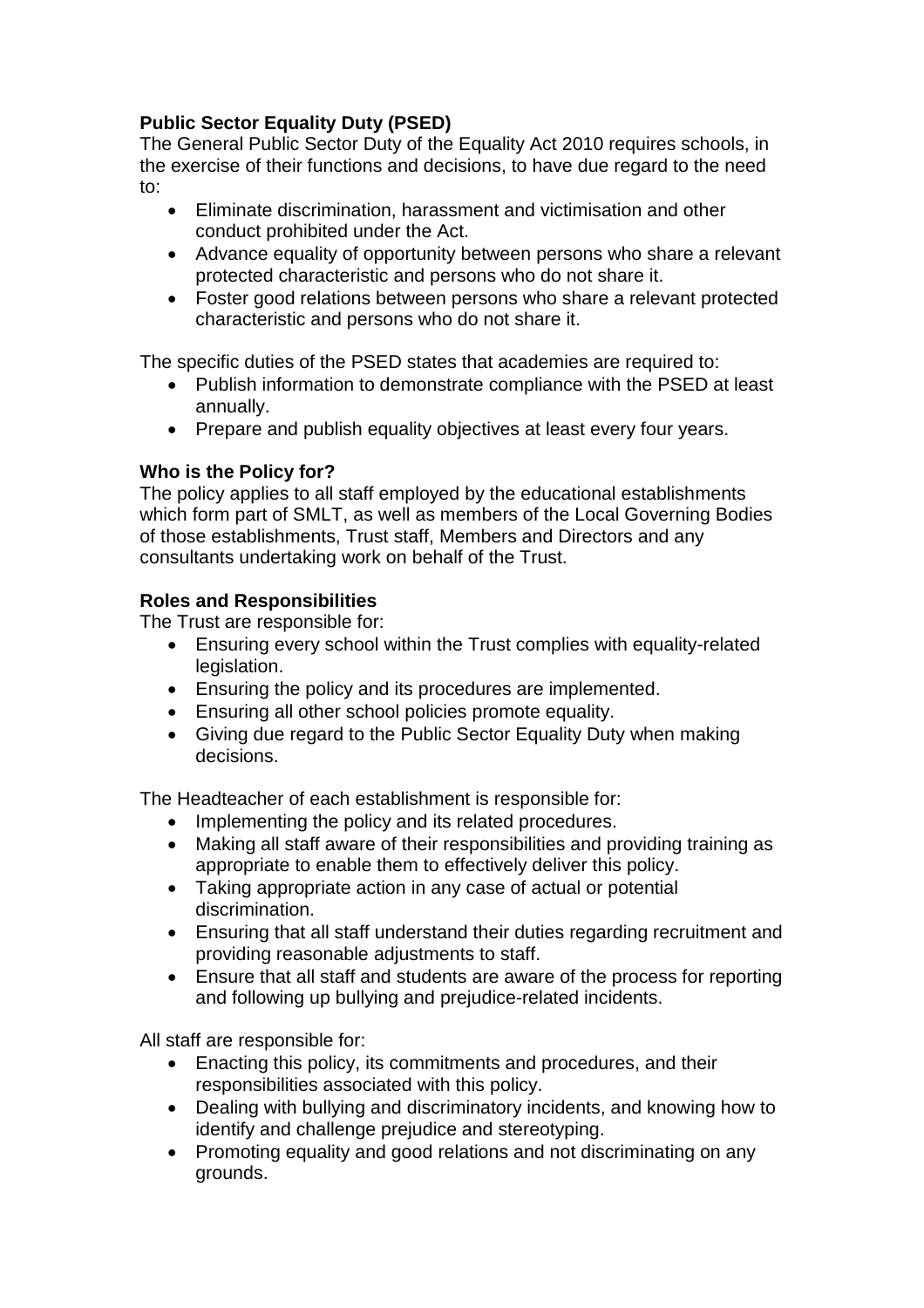- Attending such training and information opportunities as necessary to enact this policy and keep up to date with equality legislation.
- To be models of equal opportunities through their words and actions.

All students are responsible for refraining from engaging in discriminatory behaviour or any other behaviour that contravenes this policy. All visitors and contractors must be aware of, and comply with; the school's Single Equality Policy and refrain from engaging in discriminatory behaviour when on school premises.

# **Ethos and Atmosphere**

- There is an openness of atmosphere within SMLT schools which welcomes everyone.
- All members of SMLT school communities will challenge any type of discriminatory and/or bullying behaviour, e.g. through unwanted attentions (verbal or physical) and unwelcome or offensive remarks
- or suggestions.
- All students are encouraged to greet visitors with friendliness and respect.
- Displays are of a high quality and reflect diversity across all aspects of equality of opportunity.

#### **Policy Standards**

All schools within SMLT welcome and promote an inclusive working and learning environment based on the principles of equality, dignity and respect. Individuals are taught, trained, assessed, appraised, promoted and otherwise treated solely on the basis of their relevant merits and ability, thereby being afforded equality of opportunity both in their working /educational life and access to services available from or through SMLT. Any form of discrimination, harassment or victimisation will not be tolerated. All schools will support staff and students in challenging and removing all forms of prejudice and discrimination from the workplace. This means that all schools within SMLT will:

- Take reasonable and necessary steps to meet students' needs by using a variety of approaches and reasonable adjustments for disabled students, to enable them to fully participate in school life.
- Be committed to ensuring staff with a disability have equality of opportunity.
- Expect positive attitudes towards students and staff and everyone to treat others with dignity and respect.
- Regularly consider the ways in which the teaching and the curriculum provision will support high standards of attainment, promote common values, and help students understand and value the diversity that surrounds them, and challenge prejudice and stereotyping.
- Monitor the progress and achievement of students by the relevant and appropriate protected characteristics.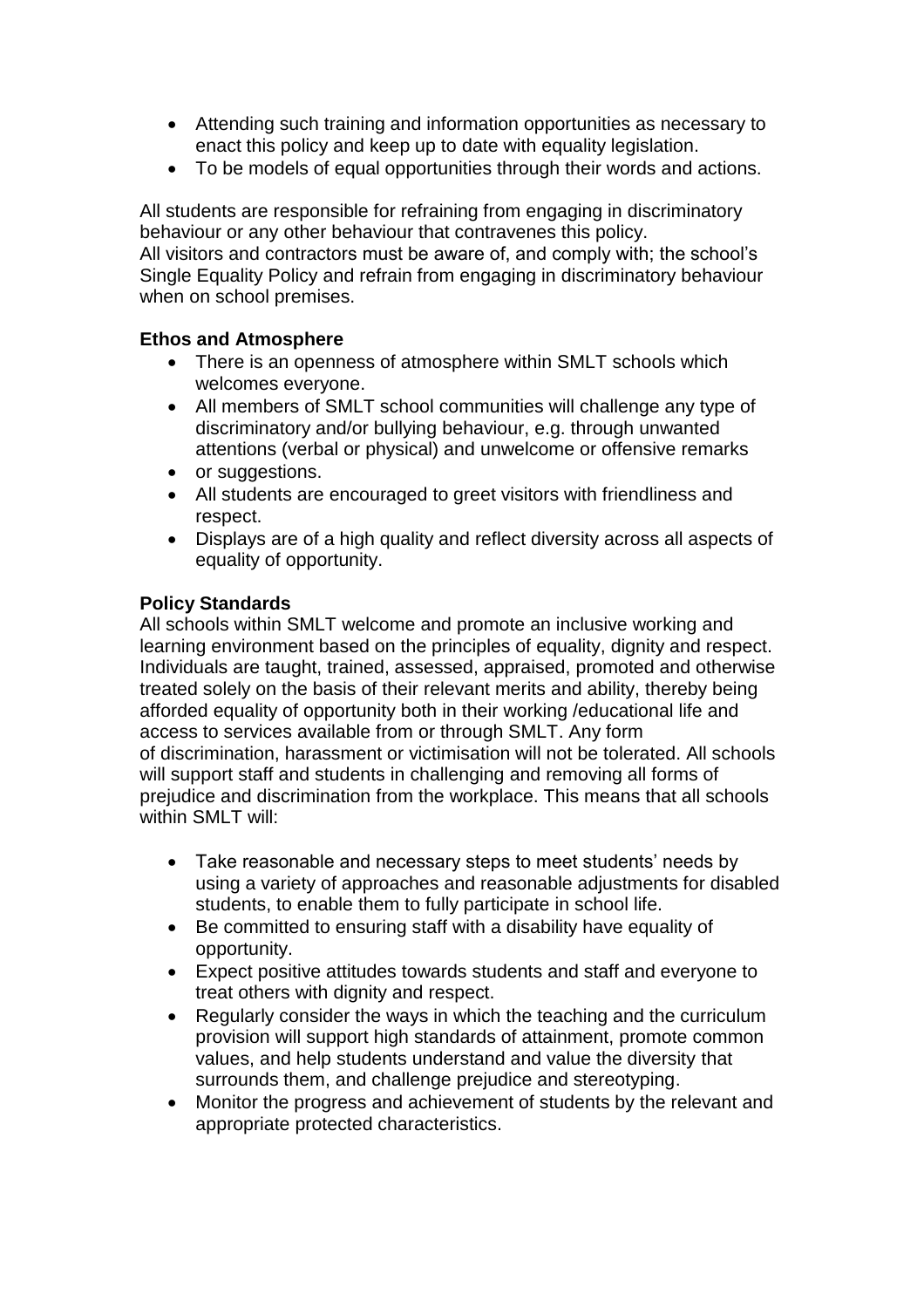- Collect and analyse information about protected characteristics in relation to staff recruitment, retention, training opportunities and promotions to ensure all staff have equality of opportunity.
- Ensure the curriculum is accessible to all students with special educational needs and disabilities (SEND) or those for whom English is not their first language.
- Ensure equality of opportunity in extra-curricular activities and residential visits, and the school(s) will monitor the uptake of these visits to ensure no one is disadvantaged on the grounds of a protected characteristic.
- Expect that all staff will be role-models for equal opportunities, deal with bullying and discriminatory incidents and be able to identify and challenge prejudice and stereotyping.

# **Meeting the Duties**

Under equality legislation, SMLT and its schools has the following specific equality duties, which this policy will meet:

- Produce a written equality policy identifying action to be taken to eliminate discrimination, advance equality of opportunity and foster good relations between different groups across school activity.
- Consult stakeholders (students, parents /carers /guardians and staff) on their perceptions of equality within the school and build the results of consultation into the equality policy.
- Set specific, measurable equality objectives and to publish information about their performance on equality, so that the public can hold them to account.
- Assess and analyse the impact of equality policies on students, staff, and parents / carers /guardians, in particular monitor student admissions, attainment levels and exclusions by disability, sex, religion and different racial groups. Take such steps as are reasonably practical to improve any adverse outcomes for any group.
- Record all hate incidents and report them to the Local Governing Body on a regular basis
- Audit and monitor curriculum teaching and learning methods to ensure they are inclusive in the language and representation used, promote inclusion and physical activity for disabled students, and challenge stereotypes to promote community cohesion and a positive image of a diverse community.
- Take reasonable steps to avoid substantial disadvantage where a provision, criterion or practice puts disabled students at a substantial disadvantage.
- Not treat disabled students less favourably than non-disabled students, and to make reasonable adjustments to avoid putting disabled students at a substantial disadvantage Schools must also prepare an accessibility plan to increase accessibility for disabled students This plan must cover: the physical environment; the curriculum; and written communication.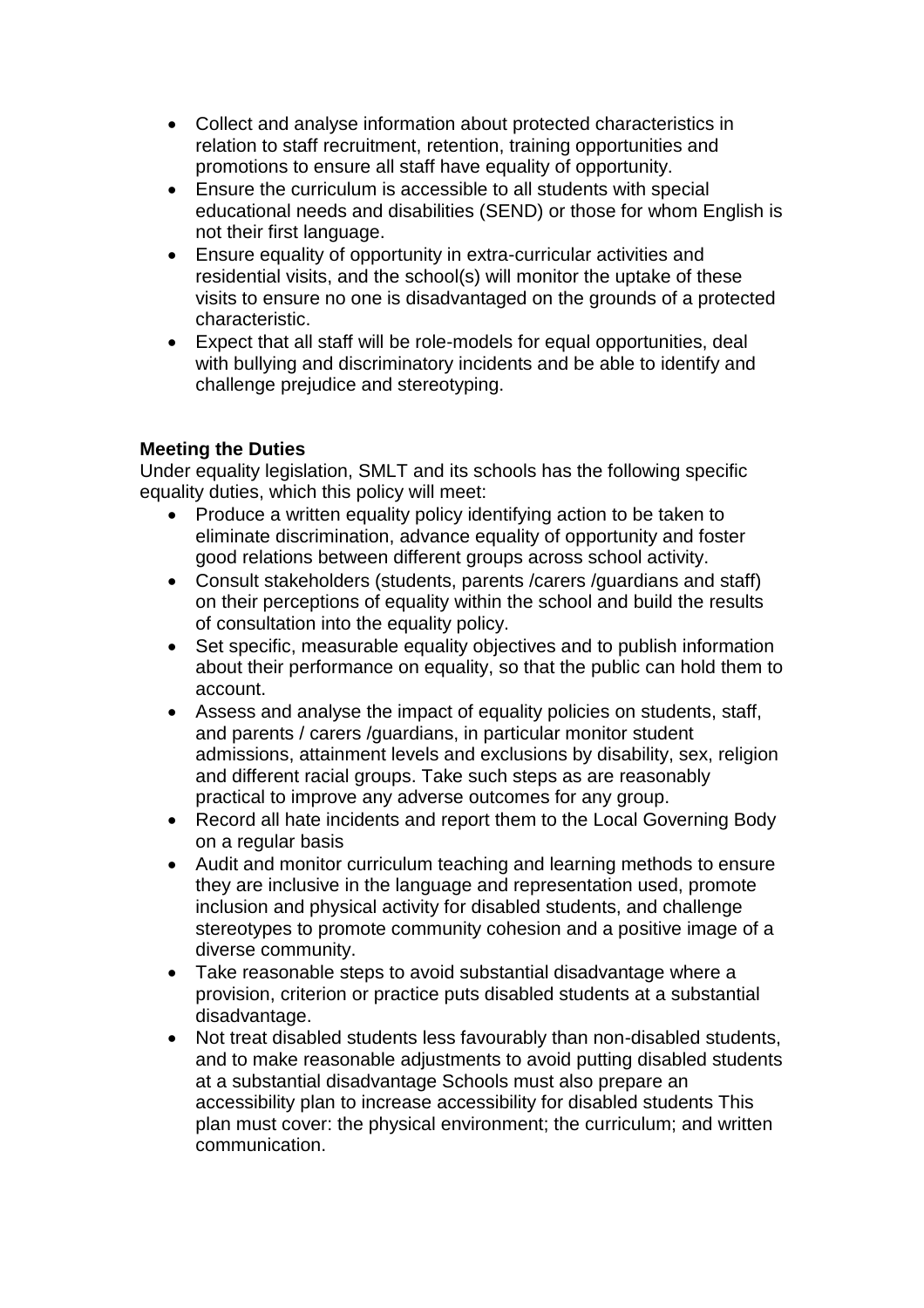The Equality Act 2010 (Specific Duties) Regulations 2011 requires schools to set measurable equality objectives and to publish information about their performance on equality, so that the public can hold them to account.

# **Equality Objectives /Action Plans**

Each individual school within SMLT is responsible for producing, implementing and monitoring an Action Plan. Action Plans are a fundamental part of the Policy. Although an integral part of the Policy, the Action Plans are standalone documents and will change regularly as progress is made on the identified actions and new actions are identified.

Action Plans will link with school improvement, curriculum reviews and annual self-assessment. Whilst the Policy sets out the vision, the Action Plans translate that vision into actions targeted to achieve equality outcomes. The Action Plans detail the actions which will be taken to make the commitments in the Policy a reality.

The Action Plans are also the means by which students can be encouraged to participate and by which students, staff, parents, carers and guardians can be empowered to address equality issues. Action Plans are:

- Based on objective evidence.
- Focused on the desired outcomes.
- Specifically related to the Policy.

The Action Plans act as tools for reviewing and monitoring the progress made by the Trust and its schools towards achieving the vision set out in the Policy; they are dynamic documents, constantly evolving as outcomes are met and new actions identified.

# **Principles of Action Planning:**

1. Each action within the Action Plan will be specific, measurable, achievable, realistic and time limited.

2. Measurement of progress towards desired outcomes is essential.

SMLT is mindful of laws relating to confidentiality when devising this Policy. Although there is a statutory duty to share information about each school's Action Plan, the schools recognise that care must be taken when sharing or publishing statistics, data or information to ensure that this cannot be used to identify individuals.

# **Equality Impact Assessment (EIAs)**

SMLT will develop an Equality Impact Assessment process that will incorporate each area of equality duty. The Equality Impact Assessments will be carried out on all of our policies at least once every three years. We will ensure that the Equality Impact Assessment process is updated in line with new legislation. The Equality Impact Assessment template will be based upon